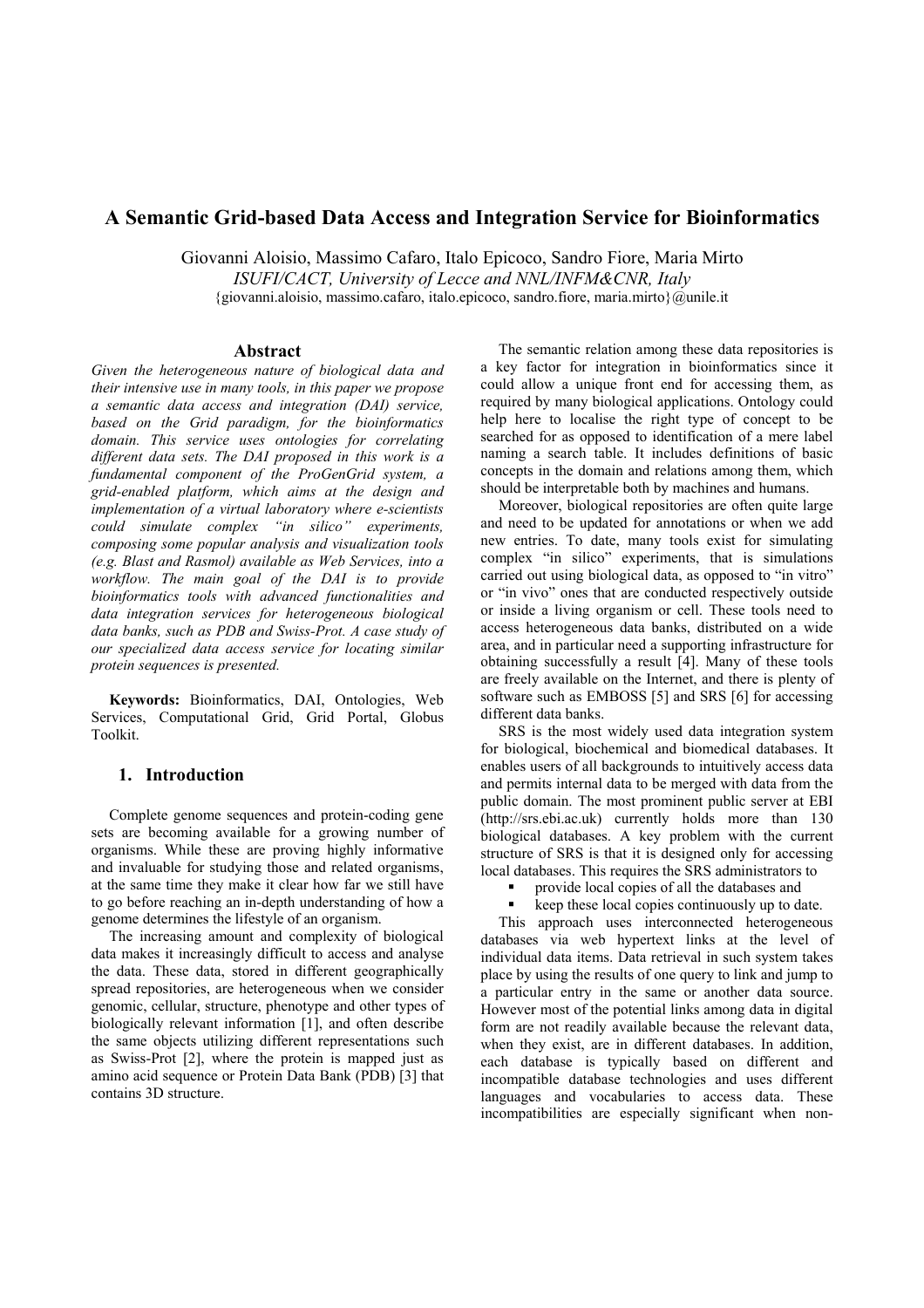textual data, such as 3D images of protein structures, accessed by author-specified keywords, need to be linked with nucleotide sequences in other databases. Because each database is typically created as a standalone application to support one functionality, linking among databases is most often an afterthought. It is possible (using an integrated approach which considers the semantic meaning of data) to dynamically create links such as a search engine.

To date, a (de facto) specialized data access service for bioinformatics, able to provide access to data and distributed tools, does not exist (yet).

A data access service is involved in many biological experiments where Workflow techniques are needed to assist the scientists in the design, execution and monitoring of them. Workflow Management Systems (WFMSs) support the enactment of processes by coordinating the temporal and logical order of the elementary process activities and supplying the data, resources and application systems necessary for the execution [7].

The Grid [8] framework is an optimal candidate for executing bioinformatics workflows because it offers the computational power for high throughput applications and basic services such as efficient mechanisms for transferring huge amounts of data and exchanging them on secure channel.

So, bioinformatics platforms need to offer powerful and high level modelling techniques to ease the work of escientists, as for instance exploiting Computational Grids transparently and efficiently.

ProGenGrid (Proteomics and Genomics Grid) [9] is a software platform which integrates biological databases, analysis and visualization tools, available as Web Services, for supporting complex "in silico" experiments. The choice to couple Web Services [10] and Grid technologies produces components independent of programming language and platforms that exploit a grid infrastructure. ProGenGrid is based on the following key approaches: web/grid services, workflow, ontologies and data integration through the Grid.

In this paper we focus on the functions and architecture of a Data Access and Integration (DAI) service and its use inside the ProGenGrid platform. The use of the proposed DAI service in an experiment of searching similarity matching among proteins is presented. The outline of this paper is as follows: in Section 2, we describe the features of a bioinformatics DAI. In Section 3 we describe our DAI solution whilst in Section 4 we show the role of the DAI in the ProGenGrid system. We conclude the paper in Section 5.

## **2. Why Bioinformatics Grids and Web Services?**

## **2.1. Bioinformatics Grids**

The interconnection of computers using Grid middleware enables the user to utilize computing power and retrieve information from heterogeneous and distributed sources transparently and efficiently. A Computational Grid could be a solution to many bioinformatics issues because it allows the deployment, distribution and management of needed biological software components, the harmonized standard integration of various software layers and services, a powerful, flexible policy definition, and control and negotiation mechanisms for a collaborative grid environment. This could reveal useful information for understanding the complex interrelation between genetic information and hereditary diseases and hence can lead to important discoveries in life science.

Bioinformatics Grids are environments built for the specific domain of biology including hardware and software resources needed for solving issues related to biological experiments and simulations. Some examples of Bioinformatics Grids are Asia Pacific BioGRID [11] and myGrid [12]; the former integrates selected biomolecular applications with the Unicore infrastructure, the latter provides high-level grid services for bioinformatics applications for data and application integration. These projects are very useful for the scientific community because new techniques for solving various bioinformatics issues are designed and experimented.

### **2.2. Web Services**

Web services describe an emerging XML-based distributed computing paradigm that differs from other approaches such as CORBA and Java RMI. The basic idea is to build a system out of existing Internet-based standards. Web services define the description of how to invoke service components, a protocol for conveying remote procedure calls (RPC, but also Document style Web services can be used), and the discovery mechanism for locating the service definition of relevant service providers. Web Services technology allows independence from platforms/programming languages and reusability of the code.

### **2.3. Integrating Grid and Web Services technologies to enable DAI service**

Data access and integration service include key steps in the data life cycle process, such as data creation and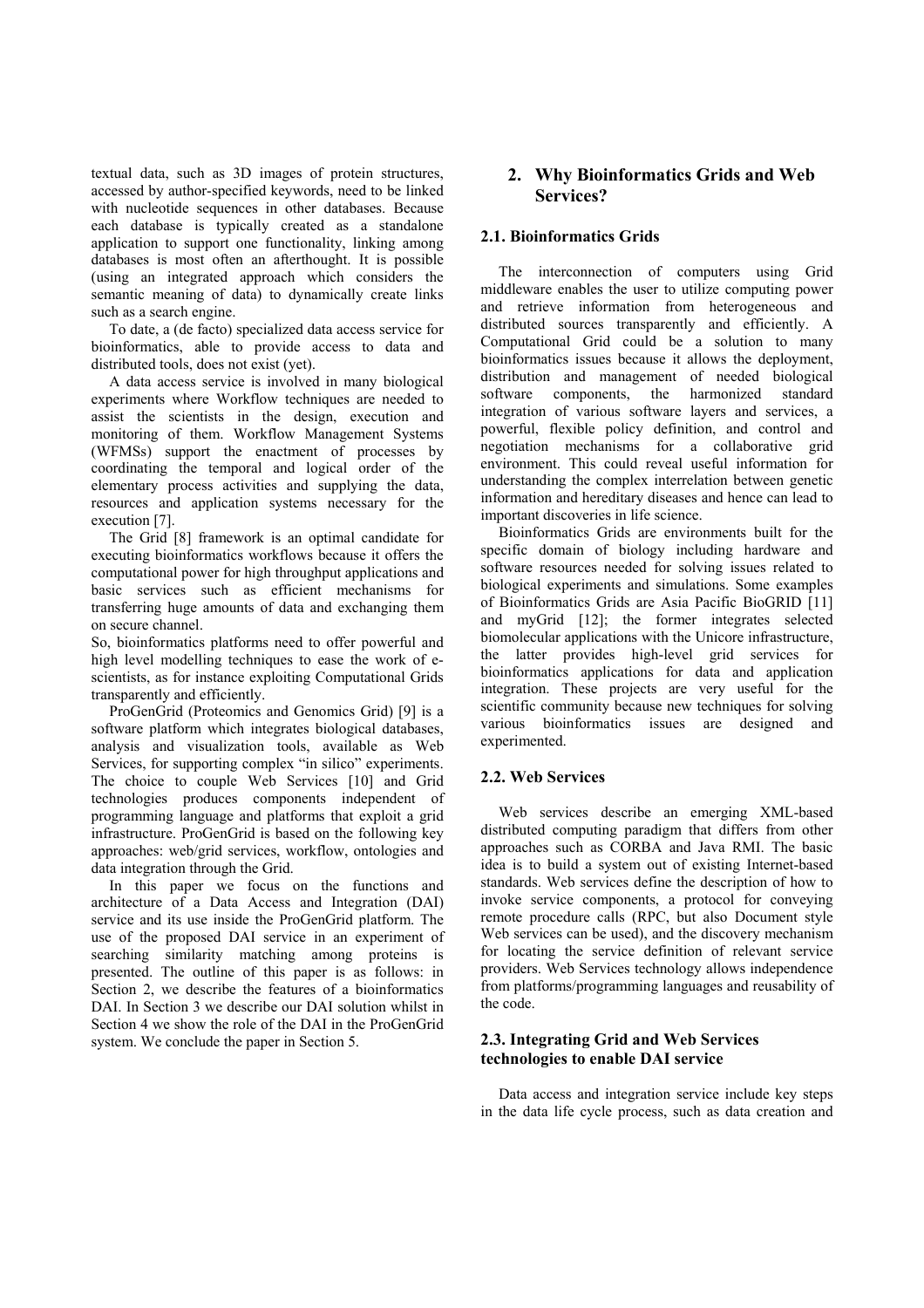acquisition, use, modification, archiving and disposal. This process involves many data banks (data providers) and users/applications, which use the data. Coupling the Grid framework and Web Services makes it possible to build a bioinformatics DAI service satisfying the following features:

**Accessibility**: ease of use, support for multiple data models and database abstractions; using a Grid framework it is possible to access a large set of resources and data efficiently. Through easy to use user interfaces that hide the complexity of accessing the Grid (the so called Grid Portals), the user can access a variety of grid services.

**Capacity and archiving support**: local and remote data storage capacity, for the archival process, including space for expansion and annotation of the database; a Grid offers huge amount of data storage capacity and efficient mechanisms to move the data between grid nodes.

**Intellectual property, privacy and security**: the first regards ownership of sequence data, images, and other data stored in and communicated through the database, the second is the provision for preserving confidentiality of data and the last is the limit on user access. Each user is recognized in a grid infrastructure through proper credentials to access her own data or run applications on the grid. Through a single sign-on the user at first authenticates herself and then uses the resources for which she has permission rights (authorization process).

**Interfaces**: connectivity with other databases and applications; these represent the Web service interface to databases and application tools and are used either by the user or another service to send a query, to insert the parameters needed for the execution of a specific application and to obtain the results.

**Portability on multiple platforms**: using Web services technology it is possible to build platform independent components;

**Performance**: access time and data throughput; in particular using the GridFTP [13] protocol it is possible to transfer (through parallel streams) efficiently huge amounts of data;

However, there are other important issues of bioinformatics DAI that Grid and Web Service do not support such as:

**Metadata Management**: it includes the design, implementation, and maintenance of the metadata associated to different data sets whose semantic meaning is described through a data dictionary or ontology;

**Multiple data formats**: support for various data formats such as flat file, FastA and XML;

**Data input support**: hardware, software, and processes involved in feeding data into the database, from keyboard and voice recognition to direct instrument feed and the Internet;

**Export/Import capabilities**: provisions for importing and exporting data to and from different file formats;

**Indexing**: indexing methodology, including selection and use of the most appropriate controlled vocabulary;

**Query Language**: proprietary or standard query language for supporting complex query.

In the next Section, we will discuss our solution for an efficient DAI.

# **3. The ProGenGrid Data Access and Integration (DAI) Service**

Our DAI has been studied for supporting integration of biological data sources and high throughput applications such as Blast or Drug design applications. It is also responsible for mapping high level requests (user requests) to low level queries, specific for each data source. These ones are in general not structured. In the following part we describe in detail this service.

## **3.1. Data Integration**

The main goal of data integration is to develop the technology to grant a user access to multiple information systems, to retrieve information and to perform computations transparently as if they were a single source. The first complexity in achieving this goal is that the information sources are often independent and autonomous, they have completely different scheme structures and use different data formats. To provide uniform access, an integration system must therefore face the problem of data heterogeneity at the system, syntax and structural level. Moreover there is a significant degree of semantic heterogeneity among different information sources. Unfortunately, the semantics of different data sources is hidden or unclear. The integration system [14] must provide a mechanism to bridge across this semantic difference. Current solutions involve a link-integrated database system and hence provide only partial, high-level integration with the growing number of rapidly expanding molecular biology databases. In Figure 1, we show an example of how Swiss-Prot and PDB are cross-referenced: Swiss-Prot identifies a protein with a proprietary identifier (P12544), but contains also the identifier used by PDB to identify the same protein (1HF1).

Another approach involves a data warehouse which combines data from a variety of databases in one physical location. It is very powerful for running queries against high volumes of data but it requires complex procedures for designing a global scheme and updating data.

The model that we propose is an extension of the middleware mediator approach [15], based on two-part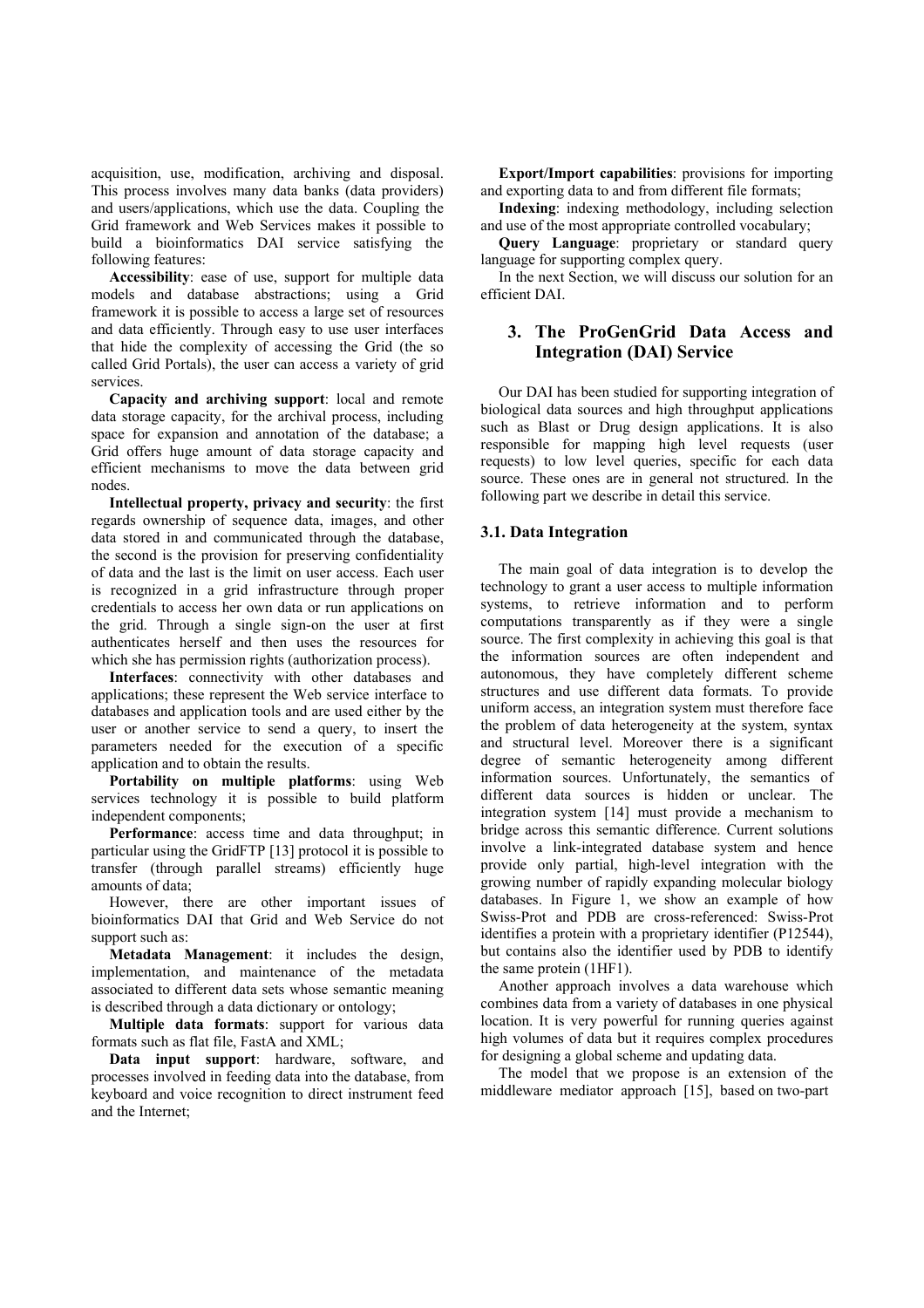

**Fig. 1**. Cross-referenced link between Swiss-Prot and PDB.

middleware and on clients which formulate queries. The first part (called wrapper) sits on top of each data source and often performs two different functions: i) it translates the data into a common data model and ii) it takes a query-fragment from the mediator and transforms it into an equivalent query in the query language of the sources. The second part (called mediator engine), built on top of all of the wrappers, first decomposes a query in a set of sub-queries for each wrapper, then takes the partial results from the wrappers and constructs the final result.

There are mediator systems that provide a semantic bridge across information sources in complex application domain such as biology such as TAMBIS [16] or BioDataServer [17], but these do not consider the integration of distributed data sources in a grid environment.

In this paper, we present an information integration system that follows the mediator architecture but extends it by incorporating domain specific bioinformatics knowledge in a grid environment.

As can be seen in Figure 2, our system is made of:

- Semantic Wrapper (SW), built on top of a data source, it includes
	- i. Scheme, i.e. the (ER Entity/Relation or UML) data model of a source;
	- ii. Ontology, that describes a specific data source;
- iii. Relations/associations, between the local ontology and the scheme;
- iv. APIs, for retrieving a specific attribute or field.
- Mapper, a catalog that gathers the schemes and their description coming from each SW; it is used to identify the data source of a query and to select the appropriate wrapper;
- Data Source Ontology (DSO): it virtualises data sources and maps the semantic links between them;

Mediator which i) given a user query, searches semantic relations in the DSO and ii) consults the Mapper, reformulating the query, and splitting it into sub-queries, each one specific to a data source.

Regarding the Scheme (point i.), we have analysed the Swiss-Prot database (Figure 3 shows an entry) and we have built its E/R model. In particular some entities (Figure 4) involved in the scheme are:

- Entry: composed of *ID* (corresponds to ID IDentification - tag of Swiss-Prot), *length* (sequence length which is the last field of ID tag, 262 in the example of Fig. 4), *seq* (SQ involves the sequence i.e. TTCCP …), *Descr* (DE tag description), *AC* (AC tag - accession number), *CodGen* (GN tag – codifying gene), *Keyw* (KW tag – keywords) fields;
- Taxonomy: involves *ID*, *Name* (OC tag organism taxonomy), *Synonymous* (OX tag - taxonomy through cross reference) fields;
- Reference: comprises *ID*, *Title*, *Year*, *Volume* and *Journal* (RN,RP,RC,RX,RA,RT,RL tags contain the bibliographic reference) fields.

With regard to the ontology related to each data source (point ii.), it contains semantic relations between concepts described in the data source. In particular Figure 5 shows a fragment of the ontology for Swiss-Prot, where some features for each protein (e.g. taxonomy, function etc.) are mapped. It is worth noting here that in this database some information are correlated, so using E/R scheme and the ontology it is possible to try all of the relations among data.

A possible relation among data obtained by scheme and ontology ties together entry and taxonomy with associated IDentry and IDTaxonomy (point iii.). So IDTaxonomy corresponds to the organism terms in the ontology.

We would like to integrate the following databases:

- Structure: PDB and CATH [18];
- Sequence: Swiss-Prot;
- Function: ENZYME databases [19].

To build the SW component, we need to model each data source using a ER model and an ontology. In particular, we plan to use Gene Ontology [20] for collecting the needed ontologies for modelling the data of interest. The APIs indicated in point iv. (see Semantic Wrapper description) are simple functions that allow binding and unbinding to/from the physical database, to search a given attribute or move between entries of the database. Moreover these are needed for populating the relational scheme automatically.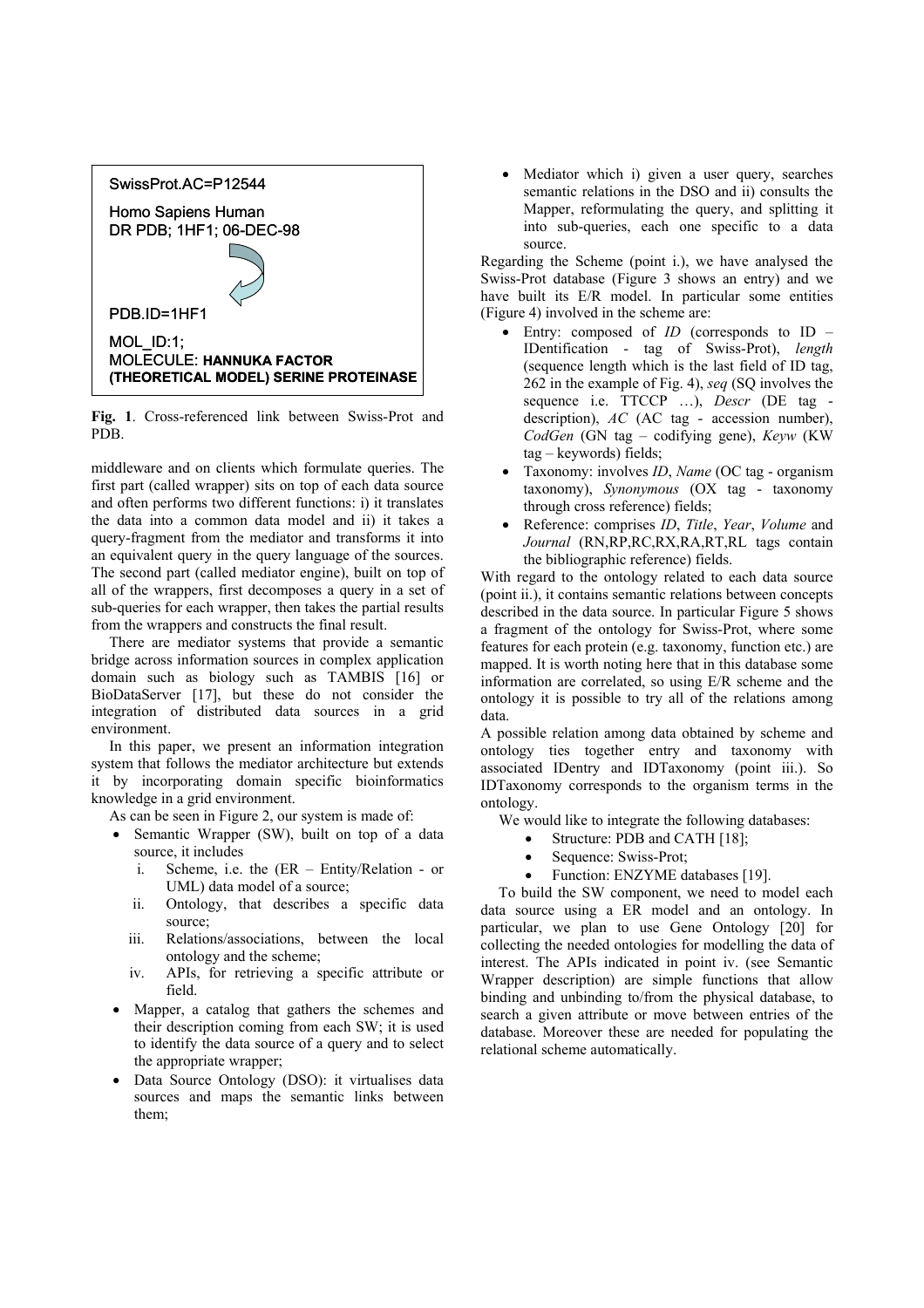

**Fig. 2.** ProGenGrid DAI Architecture.

Indeed, for each analysed wrapper we have implemented in C language some functions that translate the data source into an XML scheme and carry out the ingestion of the entire database in our relational data model. These features have been provided jointly with the GRelC library [21].

| <b>ID GRAA HUMAN STANDARD: PRT: 262 AA.</b>                          |  |  |  |  |  |  |
|----------------------------------------------------------------------|--|--|--|--|--|--|
| AC P12544;                                                           |  |  |  |  |  |  |
| <b>DT</b> 01-OCT-1989 (Rel. 12, Created)                             |  |  |  |  |  |  |
| DT 01-OCT-1989 (Rel. 12, Last sequence update)                       |  |  |  |  |  |  |
| DT 01-OCT-2004 (Rel. 45, Last annotation update)                     |  |  |  |  |  |  |
| <b>DE</b> Granzyme A precursor (EC 3.4.21.78)                        |  |  |  |  |  |  |
| GN Name=GZMA; Synonyms=CTLA3, HFSP;                                  |  |  |  |  |  |  |
| <b>OS</b> Homo sapiens (Human).                                      |  |  |  |  |  |  |
| OC Eukaryota; Metazoa; Chordata; Craniata; Vertebrata.               |  |  |  |  |  |  |
| OX NCBI TaxID=9606;                                                  |  |  |  |  |  |  |
| <b>RN</b> [1]                                                        |  |  |  |  |  |  |
| RP SEQUENCE FROM N.A.RC TISSUE=T-cell;                               |  |  |  |  |  |  |
| RX MEDLINE=88125000; PubMed=3257574;                                 |  |  |  |  |  |  |
| Gershenfeld H.K., Hershberger R.J., Shows T.B.,<br>RA 11             |  |  |  |  |  |  |
| Weissman I.L.:                                                       |  |  |  |  |  |  |
| RT "Cloning and chromosomal assignment of a human                    |  |  |  |  |  |  |
| cDNA"                                                                |  |  |  |  |  |  |
| <b>RL</b> Proc. Natl. Acad. Sci. U.S.A. 85:1184-1188(1988).          |  |  |  |  |  |  |
| <b>RL</b> Proteins 4:190-204(1988).                                  |  |  |  |  |  |  |
| $CC$ -!- FUNCTION: This enzyme is necessary for target cell          |  |  |  |  |  |  |
|                                                                      |  |  |  |  |  |  |
| <b>CC</b> lysis in cell- mediated immune responses. It cleaves after |  |  |  |  |  |  |

**Fig. 3.** An entry of Swiss-Prot database.

The Mapper contains a catalogue of data source schemes and a brief description. It is worth noting here that it contains the logical file name of the scheme associated with one or more physical file names (for instance EMBL databank has a relational, flat file and XML version corresponding each to a Mapper entry).

Data Source Ontology (DSO) classifies the data sources w.r.t. some features providing a unified conceptual level representation of its registered component resources.

In the following text we show how concepts in different ontologies are linked. As an example, the relation "polypeptide chain(**is** composed, SwissProt.sequence, PDB.sequence)" expresses the fact that polypeptide\_chain is both a sequence in Swiss-Prot or in PDB. For the databases cited above we could consider the classification for protein as follows, where the first field is the relation and the other ones are related attributes:

protein (**has**, name, polypeptide\_chain, function) polypeptide\_chain(**is\_composed**, SwissProt.sequence, PDB.sequence); PDB.sequence(**has**, PDB.3Dstructure); Cath.code(**has**, Cath.domain\_def); PDB.3Dstructure(is composed, Cath.domain def) SwissProt.sequence(**has**,SwissProt.description, SwissProt.keywords);

protein.function (**is\_composed**, SwissProt.keywords);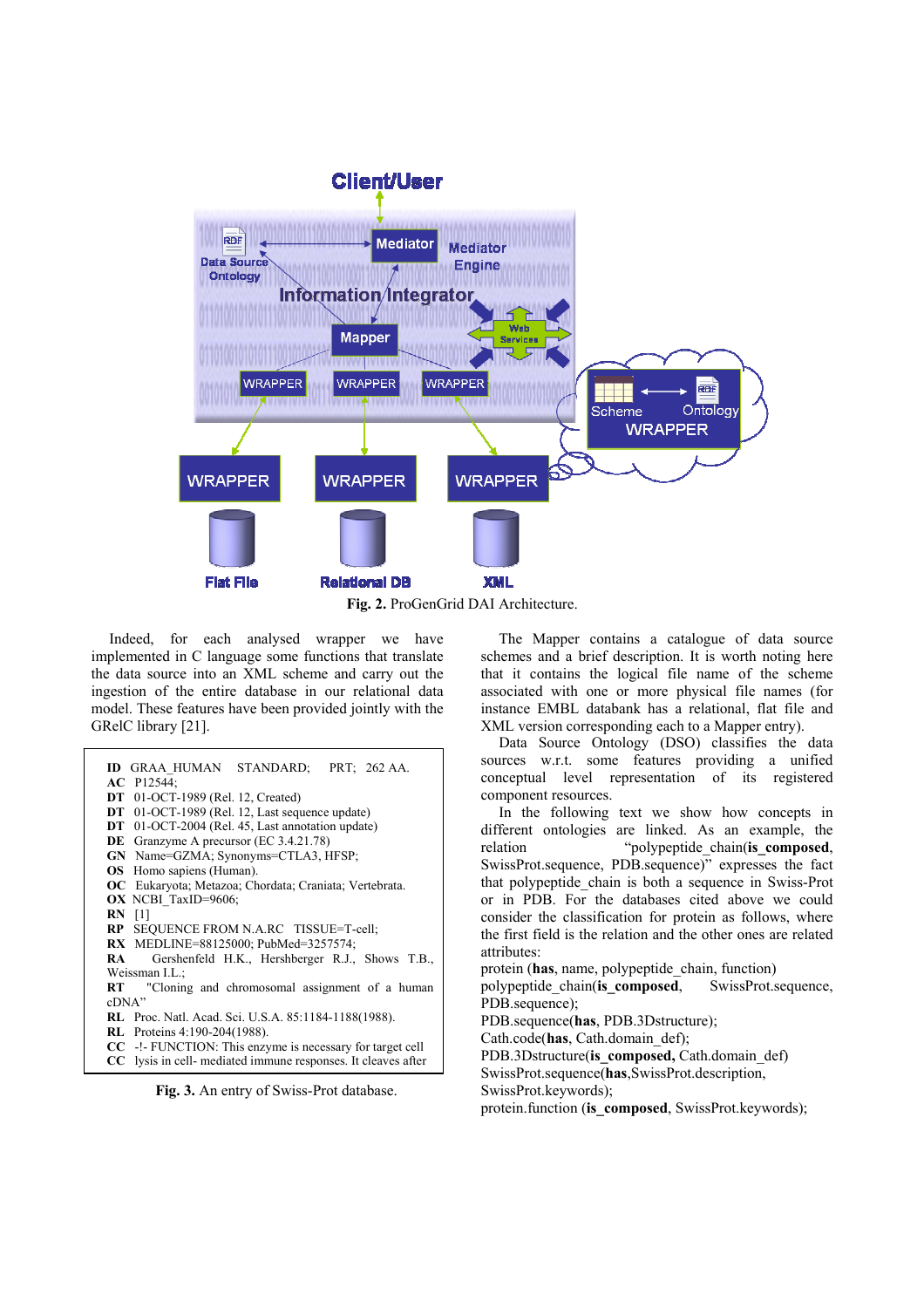protein.function (**is\_composed**, Enzyme.class). Enzyme.ECnumber(**has**,Enzyme.catal.,Enzyme.class);

| <b>Entry</b>    |                |     |                   |    |                |  |         |  |
|-----------------|----------------|-----|-------------------|----|----------------|--|---------|--|
| ID              | Length         | Seq | Descr             | AC | CodGen<br>Keyw |  |         |  |
| <b>Taxonomy</b> |                |     |                   |    |                |  |         |  |
| ID              |                |     | Name              |    | Synonymous     |  |         |  |
| Reference       |                |     |                   |    |                |  |         |  |
| ID              | Title          |     | Year              |    | Volume         |  | Journal |  |
|                 |                |     |                   |    |                |  |         |  |
| <b>Relation</b> |                |     |                   |    |                |  |         |  |
|                 | <b>IDentry</b> |     | <b>IDTaxonomy</b> |    |                |  |         |  |

**Fig. 4**. Subset of the scheme built for Swiss-Prot.



**Fig. 5**. Ontology for Swiss-Prot.

The Mediator accepts requests from the user and retrieves the information if the searched data (exploring the DSO) are semantically correlated. It is worth noting here that the Mediator should implement a logic having a definition of query with different abstraction levels (initially, we planned to use the SQL standard language but now we are considering other hypotheses, providing a request virtualisation layer). The Mediator engine coordinates the temporal activities of all of the components selecting those available on some nodes of a Computational Grid.

#### **3.2. Implementation**

The Mediator component provides some methods, through a Web Services interface. The Web service server has been implemented in C, exploiting the gSOAP Toolkit [22], because it is well suited for the conversion of legacy application using SOAP and its main feature is a transparent SOAP API. To guarantee a secure channel to move biological data, we also used the Globus Security Infrastructure (GSI) support, available through our gSOAP plug-in [23]. So, the Mediator Web Service (server) and clients can establish a SOAP connection over a secure GSI channel exchanging X.509v3 certificates for mutual authentication/authorization and delegation. The Workflow editor has been implemented in Java so in this system the client to the Web Service has been realized using Apache Axis and GSS API.

Moreover, we are finishing the Wrapper APIs for the data banks cited above, to provide a set of primitives to get access to and interact transparently with different data sources. Finally, for high throughput applications we are investigating an approach based on our mechanism called SplitQuery which provides an efficient fragmentation of the biological data set and a protocol for retrieving the fragment, as described in [24].

Currently, we are exploiting the Globus Toolkit 3.2 pre-OGSI [25] as Grid middleware in our project.

## **4. Case study: using DAI in a Workflow for searching sequence similarity**

Recently, many workflow languages have been defined such as Web Services Flow Language (WSFL) [26], Business Process Execution Language (BPEL) [27], and UML extensions. We use UML (Unified Modeling Language, [28]) activity diagrams as a workflow language specification. UML, as well as all of its extensions, is the most widely accepted notation for designing and understanding complex systems; it has an intuitive graphical notation, and UML activity diagrams support [29] most of the control flow constructs and are suitable to model workflow execution.

As an application of ProGenGrid, we present a workflow modelling the process of searching similarity matching among proteins. Figure 6 shows an activity diagram specification of the similarity search process. This process starts by supplying a target protein < IDProtein  $>$  or its FASTA format (in this example, the protein target is 1LYN), the search procedure accesses the database and all of the information about target protein is recovered from the Swiss-Prot database.

To date, we are using the SQL language like that for our experiment. In particular, given the input protein *X* (1LYN), and indicating with  $Y_i$ ,  $i \in (1, \ldots 200000)$  a set of sequences extracted from Swiss-Prot, the following query first selects all sequences from Swiss-Prot whose alignment score is greater than a threshold value *score*, and then, using the sequence Accession Number, it selects from PDB the structural information related to such sequences: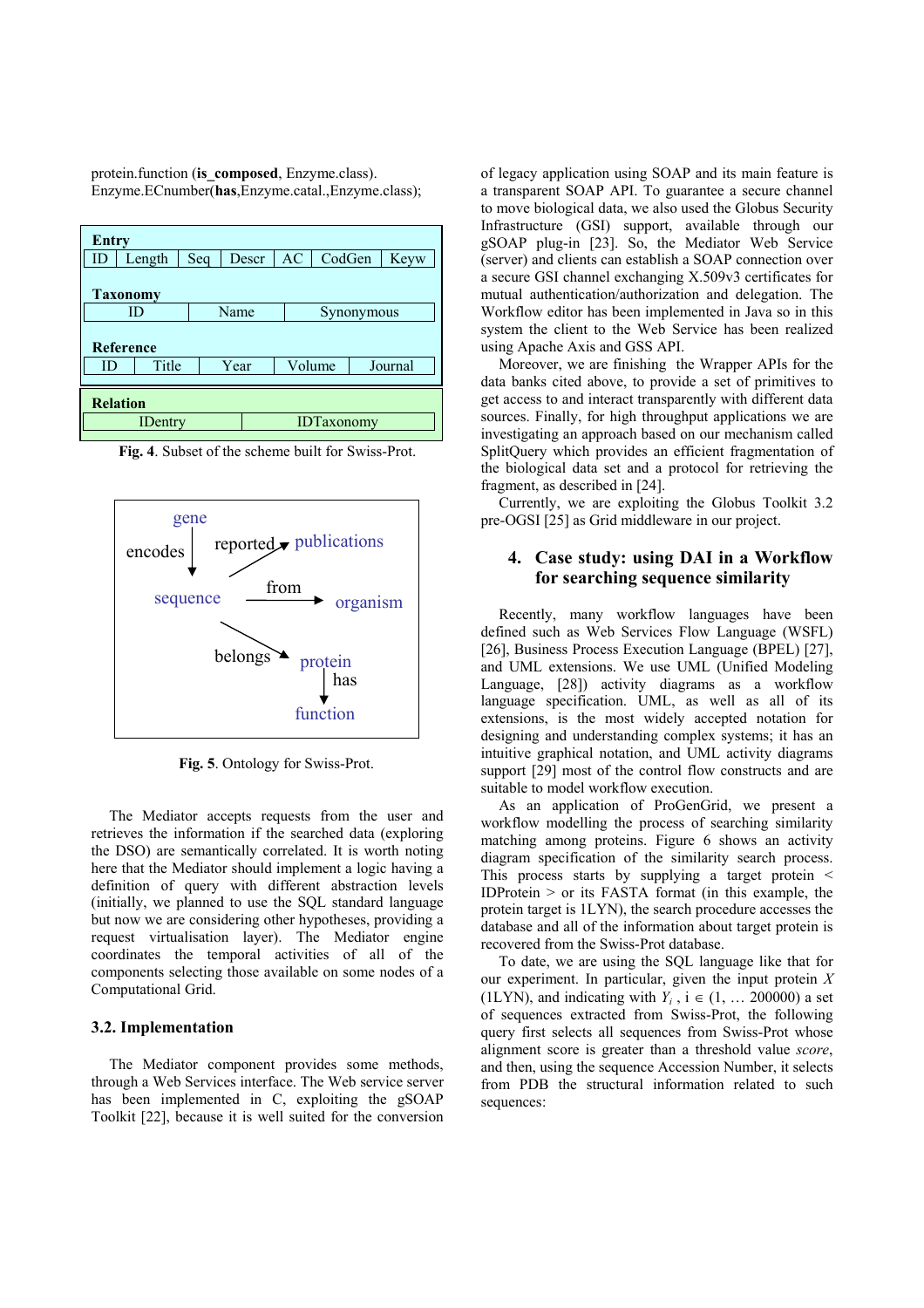

Fig. 6. Workflow of a bioinformatics experiment of sequence comparison.

*select* Y.Structure *from* PDB *where* Y.AC in (*select* Y.AC *from* Swiss-Prot *where* align[blastP(X, Yi)] > score)

We have searched all of the ACs (Accession numbers) of the sequences of the Swiss-Prot that are similar to the input protein and hence satisfying a given score (applying *blastp* tool [30]). Since the ACs of the Swiss-Prot are present in the PDB, we have selected the corresponding structure for visualizing it with the Rasmol tool [31].

Given a protein, its graphical representation can be compared with respect to each similar protein produced by Blast.

We should express two considerations:

- 1. All of the tools used in the experiment are run on Grid nodes; for instance for the visualization, we have used GRB library [32] to redirect the output of Rasmol on our desktop, using all of the features of this tool;
- 2. In the above query we have used a semantic join for characterizing the relation between Swiss-Prot and PDB.

In a simple experiment such as that described above, our data access service is fundamental to access the Swiss-Prot and PDB data banks to retrieve the data. In particular an added value of our DAI service is related to the fact that, as protein sequences are retrieved from Swiss-Prot, their correspondent PDB versions (protein structures) can be recovered by using the information stored in the DAI schemes and ontologies, allowing

querying PDB efficiently.

## **5. Conclusions**

The large amount of data sets that today is available from geographically distributed storage sources, is making data integration increasingly important. Integration of data demands significant advances in middleware; distributed infrastructures such as Grids and Web Services can be used for data integration.

In particular coupling these with ontologies is a promising approach to model bioinformatics sources. In this paper we presented the architecture of a semanticsenriched Data Access and Integration service for biological databases. The proposed system extends the classical mediator approach in data integration by introducing domain ontologies in description of data sources and exposing services through the Web Services approach. Compared to other approaches, our system uses Grid protocols such as GridFTP and GSI for fast and secure exchange of data.

In our architecture wrappers are created manually and added to the mediator modifying its source code. We are now focusing our efforts to build a dynamic mediator through semantic mediation. It will allow using semantic information about data sources, such as query capabilities, data provenance, data scheme, etc. The main goal is to provide a method to add wrappers without